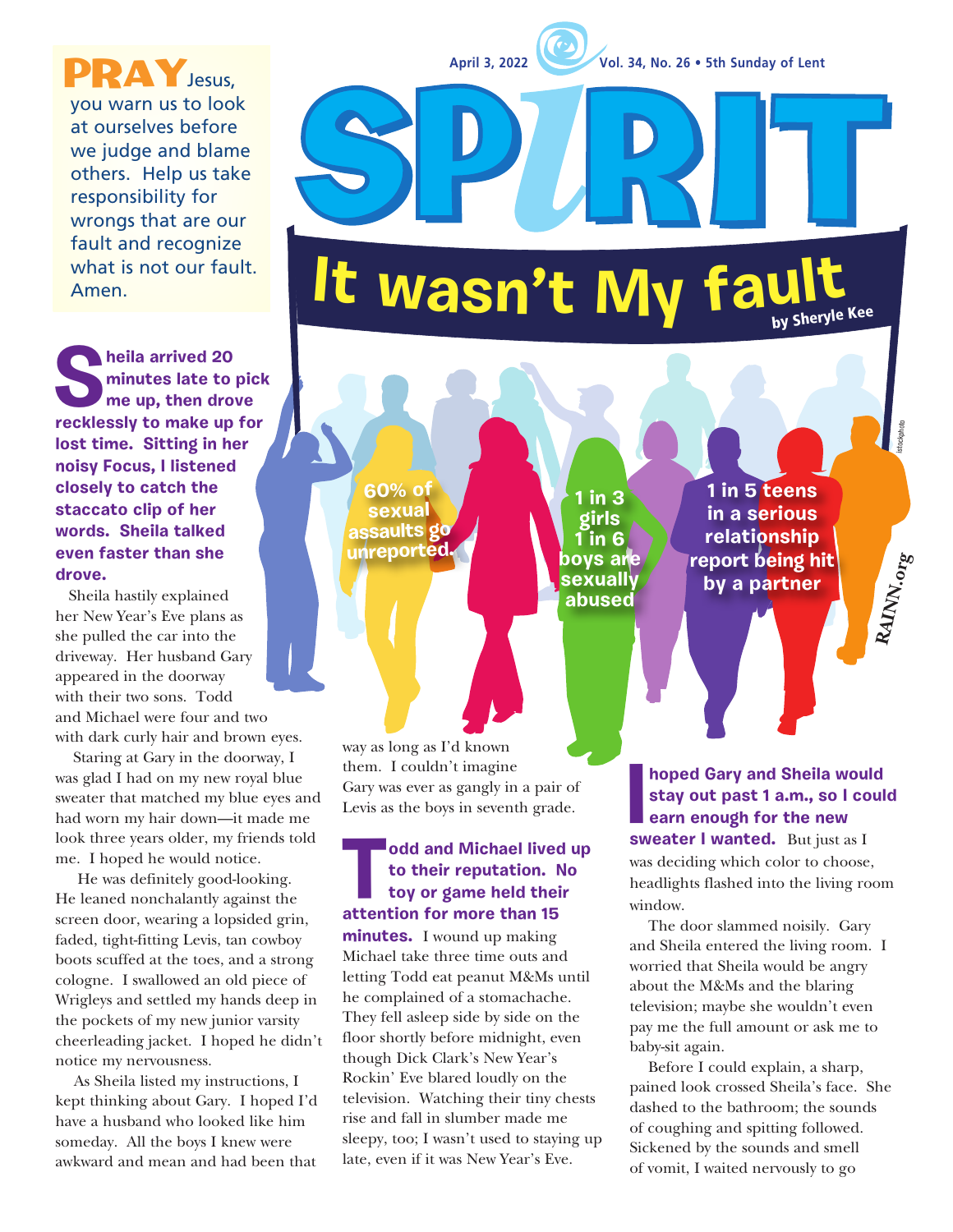home. When Sheila opened the bathroom door, she smiled and excused herself, walking tentatively but quickly toward the master bedroom.

I followed Gary to the car. His long legs swayed when he walked, and he almost tripped when the heel of his boot stuck in a crack in the sidewalk. I couldn't smell his cologne anymore. Buckling my seat belt, I hoped the ride would go quickly.

## **He drove at an alarming<br>
speed, even faster that<br>
Sheila.** Neither of us offer<br>
any conversation and the silence **speed, even faster than**

**Sheila.** Neither of us offered any conversation, and the silence lulled me into tired numbness. Suddenly, Gary slammed on the brakes at a stop sign on the highway.

The noisy hum of the motor interrupted the complete stillness. The Ford was the only car on either road, yet Gary made no movement to lift his foot from the brake. I stared blankly at the stop sign and wished he would say something.

He sighed and looked at me from across the seat. "I'll bet you haven't gotten a New Year's Eve kiss yet," he drawled. "I'm going to be your first."

Stunned, I tried to laugh off his comment as a joke. I'd never even been kissed before, much less threatened with such a brutal proposal. Even though the car was dark, I could feel his eyes on my hair, my face, my body. I felt very conscious of my tightfitting sweater and long blond hair.



 Suddenly he laughed and stepped on the accelerator. He must have been teasing, I realized. After all, Gary had been a friend of the family for almost eight years, and he'd known me since I was five. He couldn't have meant anything.

#### **Several minutes later, the car pulled into our driveway and slowed to a**

halt. I was very relieved to be home. The roll of bills Gary placed in my palm felt unnecessarily thick. I knew it would be enough for the sweater. I unbuckled my seatbelt and turned to thank him.

 As I moved, he grabbed my shoulders, pulled me roughly toward him, and kissed me. I felt the rigid unfamiliar outline of his bones and teeth crushing my mouth. I struggled to get from under him, but his grasp was steely. Hard. The stench of stale alcohol filled my nostrils. I wanted to gag at his closeness. His hot tongue pressed between my clenched lips; I

bit my own tongue to keep from crying or vomiting.

 When I opened my eyes, his face twisted above me like a warped image in a fun house mirror. His hands slid away from my shoulders to push my head closer to his face. My neck muscles were clenched so tightly against the pressure that they felt like they might break. I felt suffocated.

### **He touched my<br>
collarbone with<br>
left hand, and<br>
sweater collar slid fi collarbone with his left hand, and my sweater collar slid from my shoulder.** The cold air

in the car chilled my exposed skin. I frantically grabbed his wrist before he could reach down my shirt any farther. I twisted his fingers with both hands until his face jerked back, and he released me from his grasp. If he hadn't let go, I would have broken his hand.

Clutching blindly at the door handle, I tumbled out of the car. As the door slammed behind me, I heard a sarcastic voice say, "Happy New Year!" His ringing laughter lingered in the air as I lay in the driveway, gasping for breath. I felt sick to my stomach.

After a while, I got up slowly and entered the silent house. As I passed my parents' bedroom, Mom's muffled voice called out from behind the door, "How did everything go with Todd and Michael tonight?"

"Fine Mom. Can we talk in the morning? I'm pretty beat."

**It is NEVER THE VICTIM/SURVIVOR'S FAULT no matter what she wore, where she was, whether or not she fought back or whether or not she was drinking. THE PERPETRATORS ARE 100% RESPONSIBLE for their actions.**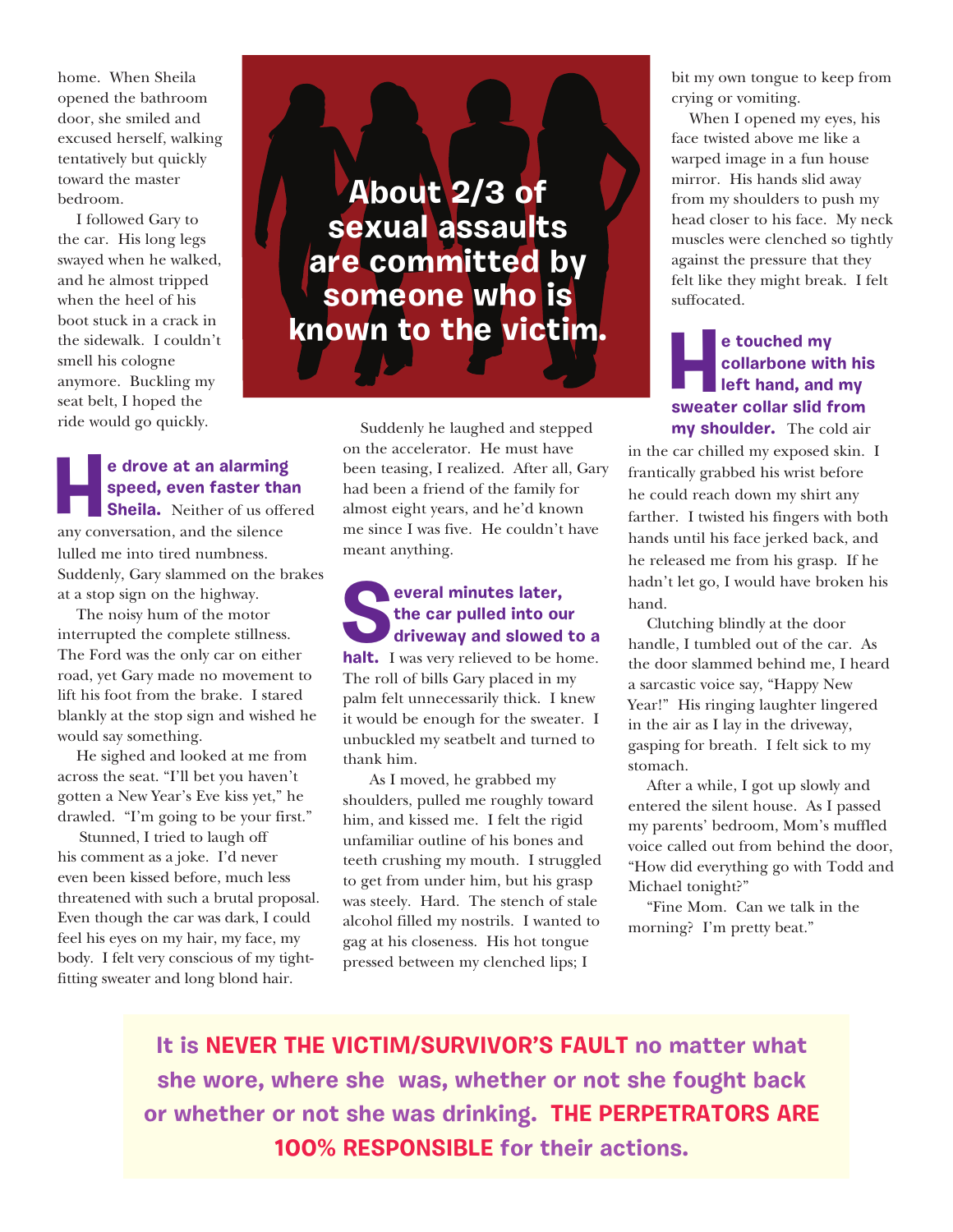## **SUNDAY GOSPEL Jesus will not condemn. 5th Sunday of Lent**

**NARRATOR 1: Jesus went to the Mount of Olives. At daybreak he reappeared in the temple area and when the people started coming to him, he sat down and began to teach them. Some scribes and Pharisees led a woman forward who had been caught in adultery. They made her stand there in front of everyone.**

**PHARISEES: Teacher, this woman has been caught in the act of adultery. In the law, Moses commanded such women to be stoned. What do you have to say about the case? NARRATOR 2: They were posing this question to try him, so that they could have something to accuse him of. NARRATOR 1: Jesus simply bent down and started writing** 

**on the ground with his finger. When they persisted in their questioning, he stood up.**

**JESUS: Let the sinless one among you cast the first stone at her.**

**NARRATOR 2: Again Jesus bent down and wrote on the ground. The accusers drifted away one by one, beginning with the elders. This left Jesus alone with the woman, standing before him. He stood up again and said to her— JESUS: Where are they all? Has no one condemned you? WOMAN: No one, sir.**

**JESUS: Nor do I condemn you. You may go. But from now on, sin no more. John 8.1-11**

**We would talk about Todd and Michael in the morning, but I'd never tell her what really happened.** If I told her, she'd never understand that I didn't want it to happen. She'd twist it around somehow and make it my fault. She'd say I give these mixed signals to people, that what I say and what I want are two different things.

I knew she had a point. I did give mixed signals sometimes, because I truly didn't know how I felt at any given place or time. I was a young child stuck in a woman's body, and I

knew and understood this about me.

Closing the bedroom door behind me, I switched on the light and looked in the full-length mirror. I'd inspected my image in the same mirror less than six hours earlier, hoping that I'd look good to impress Gary. That image looked different now; my blond hair was tangled and matted, spots of dried blood rimmed my swollen lips, and the collar of my blue sweater was stretched. Thank God Mom hadn't gotten up.

I undressed quickly, throwing the sweater in a corner. I switched off the light and climbed between the cool, soft sheets. Even in the dark room,

## **1 in 6 women have experienced an attempted or completed rape; 1 in 33 men**

was confused. I didn't always like the way I felt and acted, and I took it out on other people.

But I wasn't completely innocent, either. I had a tongue that could hurt people. There was a certain power in combining sarcasm and cunning with an innocent blondhaired, blue-eyed look. I could get what I wanted, and I knew it. Mom

Gary's warped handsome face smiled at me from the ceiling. Everything that had seemed attractive about him now seemed ugly and evil. His hair, smile, eyes—everything. I wanted to yell at him to go away and leave me alone, but all I could do was pray I'd never see him again. I silently damned him to hell for ruining my royal blue sweater and my New Year's Eve, for bruising my lips, for cheating on his wife, but mostly for being my first kiss.

**I hearing the set of the stopped seeing his smiling<br>
<b>I hearing his seductive, taunting his seductive, taunting t was a long time before I stopped seeing his smiling face on my bedroom ceiling or voice in my ears.** It was even longer before I realized that his actions had touched a deep vulnerability in me and had left an invisible scar.

I still haven't told my parents about what happened, and I don't think I ever will. The scar is healed. The bitterness, the anger, and the fear are gone. What happened New Year's Eve doesn't hurt any more. It wasn't my fault.

## QUESTIONS

**1 Why doesn't the author tell her parents about Gary? Would you tell yours? What are reasons for telling or not telling? 2 Why does the author take so long to realize what the title of the story says? 3 What conflicts like hers have you experienced? 4 What helps heal the scar of sexual assault? 5 What's unfair about the teachers bringing the woman before Jesus? What punishment does Leviticus 20.10 prescribe? 6 What is Jesus' attitude toward the woman's sin? 7 What is Jesus' attitude toward sinners?**